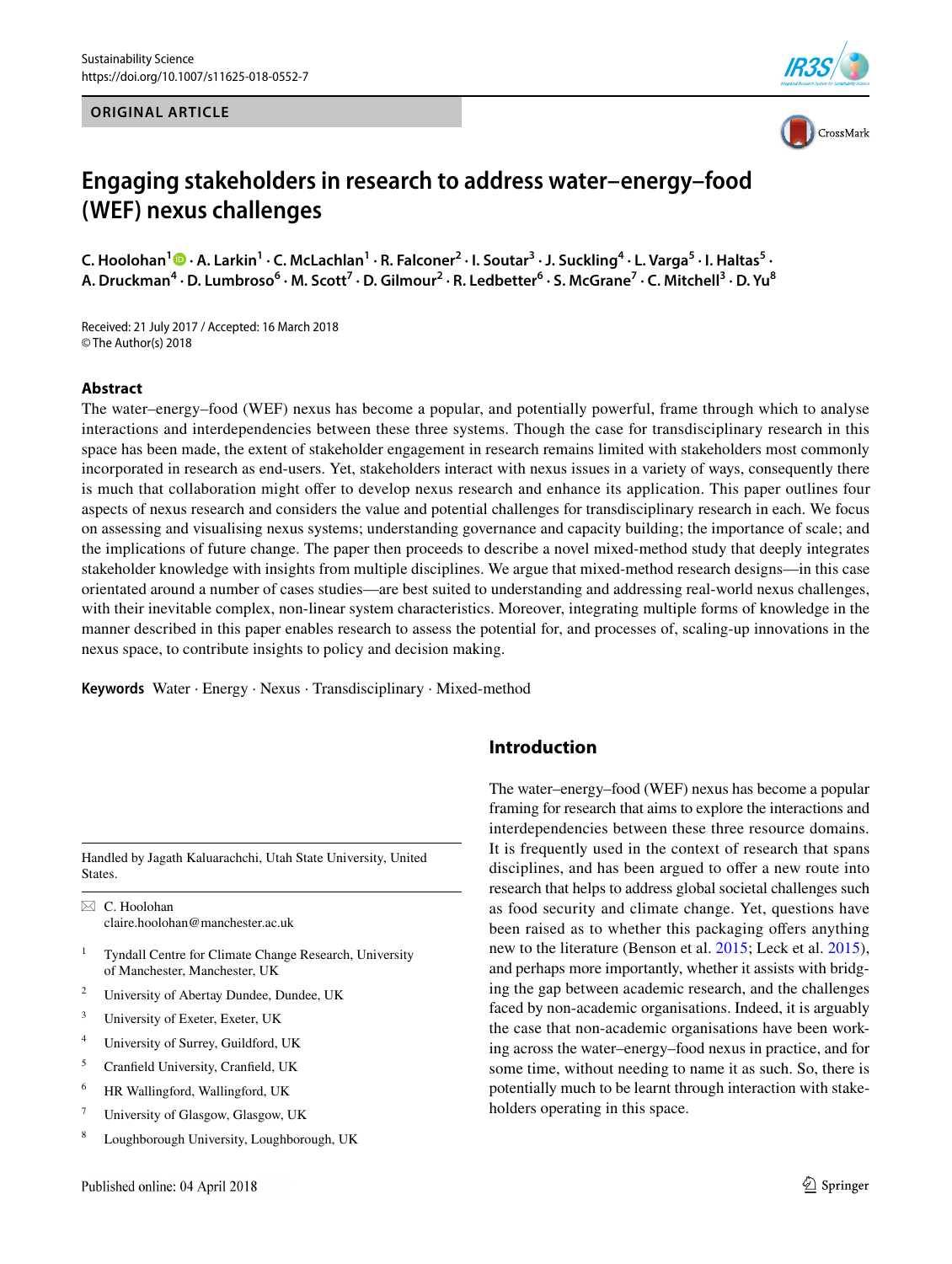Recognising the importance of stakeholder's experiences has led to transdisciplinary research gaining popularity in nexus research, at least in theory (Stirling [2015](#page-11-1)). As well as incorporating multiple academic disciplines, transdisciplinary research aspires to explicitly include non-academic stakeholders as co-creators of knowledge (Harris and Lyon [2013](#page-10-0)). Transdisciplinary projects are beginning to emerge in the nexus space, in some cases deliberately shaped and incentivised by research councils such as the projects funded through the UK's Economic and Social Research Council's (ESRC) Nexus Network and the Engineering and Physical Science Research Council's (EPSRC) Water Energy Food Nexus Sandpit. Each of these streams sought to fund projects that positioned non-academic stakeholders as collaborators in research, whose understanding of nexus-related challenges could improve the integrity and validity of research, and through whom research might have material impact as well as academic relevance.

In this paper, we reflect on recent progress in stakeholder engagement in nexus-related research. We outline four emerging themes within nexus research and consider the value of, and potential challenges for, transdisciplinary research in each. Specifically, we examine how transdisciplinary approaches are used in assessing and visualising nexus issues; understanding governance and building capacity; accounting for multi and inter-scalar relationships; and exploring the implications of future social, technological and climatic change. Existing research in these four areas is discussed with regards to the involvement and inclusion of stakeholder knowledge in Sect. [2](#page-1-0). We argue that stakeholder engagement within the nexus research agenda is as yet limited despite widespread recognition of the potential value of transdisciplinary research, with non-academic partners typically positioned as end-users of academic research rather than co-creators of knowledge. Subsequently, there remains scope to develop transdisciplinary methods within the context of nexus research.

To contribute towards research development in this area, we outline the research design developed for the Stepping Up project in Sect. [3.](#page-1-1) Stepping Up was one of three projects funded through the EPSRC sandpit, that from the outset sought to embed stakeholder knowledges throughout the research (RCUK [2015](#page-11-2)), to sufficiently ground research questions and findings in their practical experiences. Here we describe Stepping Up's unique mixed method research design, through which an ongoing dialogue with stakeholders from a range of fields was developed, allowing the research team to connect qualitative insights with quantitative model outputs. We propose that a mixed method research design, such as that described, is the most effective means of accommodating the complex, non-linearity of nexus challenges and provides multiple opportunities for the inclusion of stakeholders as cocreators of knowledge to increase the efficacy of the research and enable better representation of real-world processes of innovations in the WEF nexus space.

## <span id="page-1-0"></span>**Research challenges in the WEF nexus space**

#### <span id="page-1-1"></span>**Assessing and visualising nexus issues**

The principal aim of much of the nexus research is to develop tools to assess and communicate the connections and interdependencies between the three component systems. There are many ways to classify existing tools and for the purpose of this discussion, we examine those that cover at least two of the three WEF sectors and are widely accessible or open access (see Ferroukhi et al. [2015](#page-10-1) for review), classifying them in terms of their objectives: sustainability assessment, modelling (including optimisation), and visualisation (Endo et al. [2015\)](#page-10-2). There is broad recognition that involving stakeholders in the development of such tools may enhance their effectiveness, and a number of studies that specifically demonstrate how transdisciplinary methods facilitate a shared understanding that aids the design of appropriate interventions (Verweij and Thompson [2006](#page-11-3); Blackwood et al. [2014](#page-9-1)) and encourage trust in decision support tools (Howarth and Monasterolo [2017\)](#page-10-3). However, the inclusion of stakeholders in the development of nexus tools has as yet been limited.

Sustainability assessments, such as those that provide descriptions of resource use and availability across the WEF sectors, have been a major focus of nexus research to-date (e.g., Bajželj et al. [2014;](#page-9-2) Hatfield-Dodds et al. [2015\)](#page-10-4). Many of the resulting models are quantitative in nature, and engage with stakeholders only as end-users of the technical information they provide. However, Flammini [\(2014](#page-10-5)) demonstrated the value of a mixed-method approach that embedded stakeholder input throughout the assessment process. Using qualitative and quantitative methods, this approach combined stakeholder input with national datasets and country typologies (e.g., dry country with agricultural-based economy) to produce an accessible framework for the rapid appraisal of the baseline and existing pressures faced in a given location. The dedicated inclusion of stakeholders in this process is shown to extend the scope of the assessment, incorporating the expectations, objectives and understandings of different parties to better represent nexus interlinkages. Similar approaches are emerging across the nexus space using mixed (e.g., Endo et al. [2015](#page-10-2)), and qualitative (e.g., Byrne [2016\)](#page-10-6) methods alongside quantitative; and seeking stakeholder input in the development of decision support tools. Developing a two way science-policy interface in this way has been shown to better accommodate the complexity of the nexus in sustainability assessment, and enhance the application of research (Howarth and Monasterolo [2017\)](#page-10-3).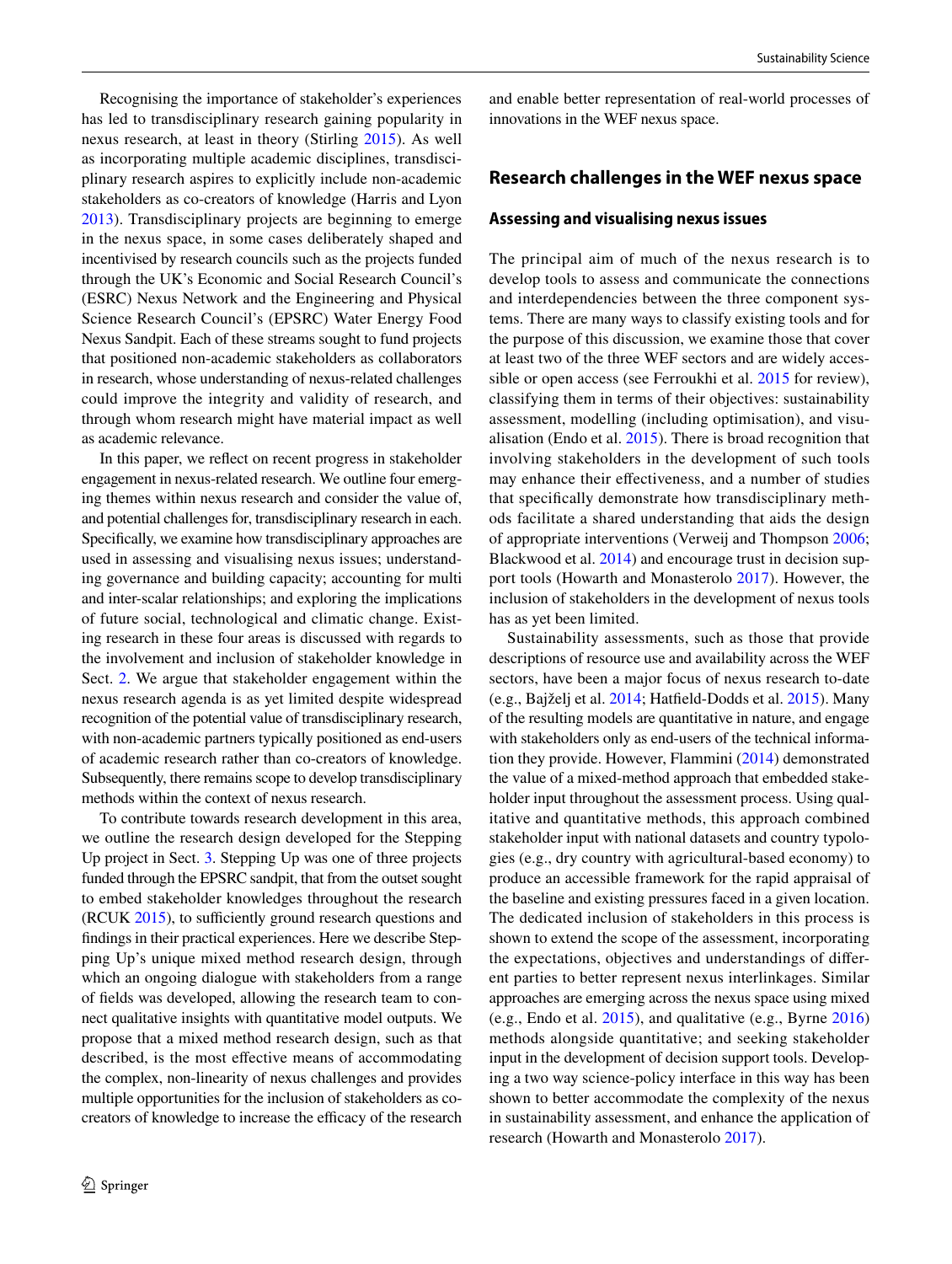Optimisation tools are used to explore policy and management options, structuring nexus problems as the culmination of multiple, often conflicting, criteria with the principal objective being to identify the best solution from a set of alternative management options. Numerous optimisation methods have been used in nexus research; approaches based on sustainability indicators are common, where weighting and ranking of indicators are sought from decision makers and combined using Multi Criteria Decision Analysis (MCDA). MCDA is known to be subjective, requiring value judgements that become implicit in model outputs (Flammini [2014](#page-10-5)) and, as an alternative, Multi-Objective Optimisation (MOO) addresses this subjectivity by expressing decision makers' preferences following optimisation. Considerable progress has been made in applying MOO in nexus research (Lautenbach et al. [2012](#page-10-7); Hurford et al. [2014](#page-10-8)) and research into its constituent systems (e.g., Reed et al. [2013](#page-11-4)).

The technical complexity and computational requirements of MOO reduce the accessibility of these tools to non-academic parties. Further optimisation does not always provide practical solutions, as uncertainties surrounding future conditions can leave optimal solutions vulnerable to failure, and practitioners may seek near-optimal solutions that address objectives beyond the scope of the model (Rosenberg [2015](#page-11-5)). Uncertainty can be partially addressed by coupling MOO with deep uncertainty approaches to assess the performance of potential interventions under different plausible futures (Herman et al. [2014](#page-10-9)). Such approaches are as yet underdeveloped in nexus research. However, both optimisation approaches benefit from dialogue with stakeholders. Recent studies illustrate how widening stakeholder interaction during the development of optimisation tools permits a sharing of values and visions that aids the exploration of possible interventions, with potential for consensus building and con-flict resolution (Maier et al. [2014\)](#page-11-6). Furthermore, stakeholder engagement increases the validity of evaluation in either approach by basing assumptions in grounded understandings of nexus systems (Karjalainen et al. [2013](#page-10-10)).

Finally, given the complexity of the nexus, visualisation techniques are critical to convey system state and dynamics, explore trade-offs, and communicate multidimensionality and interaction. Additionally, visualisation plays a valuable role in widening and enhancing stakeholder engagement in decision making processes, as is demonstrated in the urban design context by Isaacs et al. ([2011\)](#page-10-11). Various visualisation techniques have been applied in nexus research including Sankey diagrams (Bajželj et al. [2014\)](#page-9-2), interactive maps (Hadka et al. [2015\)](#page-10-12) and multidimensional surfaces for exploring Pareto-optimal fronts (Hurford and Harou [2014](#page-10-13)), each with their different strengths and weaknesses. Inclusion of stakeholders in the development of such tools not only benefits decision making (Hurford and Harou [2014\)](#page-10-13), but also enables a better understanding of the alternative pathways for action under conditions of uncertainty that characterise nexus challenges (Hadka et al. [2015\)](#page-10-12). However, it is more challenging to involve stakeholders in some modelling techniques than others and to date, there has been limited discussion regarding the most effective visualisation techniques.

There are increasing calls for decision support tools that better accommodate and illuminate the complex, nonlinear challenges that characterise the nexus (Blackhurst and Rivers [2014\)](#page-9-3), and embrace the inherent interdependencies of WEF sectors (Bazilian et al. [2011\)](#page-9-4). Furthermore, in recognition of the benefits of stakeholder engagement in the design process, there is growing support for their involvement in developing tools to assess and visualise nexus systems. However, studies that include stakeholders as co-creators of the knowledge contained and portrayed in such tools remains atypical. The studies discussed above demonstrate how transdisciplinary methods enhance both the quality and rigour of tools, and also increase their application in real-world contexts. Additionally, the inclusion of stakeholders offers potential to counter historical overemphasis on macro-level resource availability to provide a more nuanced representation of nexus challenges (Flammini [2014](#page-10-5); Biggs et al. [2015;](#page-9-5) Endo et al. [2015\)](#page-10-2). Furthermore, transdisciplinary approaches provide a space in which to facilitate discussion, potentially contributing to learning and the resolution of conflict between stakeholders with divergent interests (Maier et al. [2014](#page-11-6)). Thus, key to the development of tools to assess and visualise nexus challenges is the use of interactive methods that can widen participation and promote dialogue by presenting information in an engaging and functional way.

#### **Understanding governance and building capacity**

The social and institutional dimensions of nexus systems are often overlooked in a research space dominated by large-scale technical models. Yet, understanding governance systems is essential, both to analyse nexus challenges and to design possible solutions (Hatfield-Dodds et al. [2015](#page-10-4); Stirling [2015\)](#page-11-1). Governance refers to the diffuse networks of actors (e.g., households, firms, government departments), institutions (e.g., market rules, regulations, social norms) and actions (e.g., politics, policies, behaviours) within water, energy and food systems (Pahl-Wostl [2009\)](#page-11-7). Thus, research focusing on governance acknowledges the role of actors, institutions and actions in the present and future management of WEF systems. Capturing the full range of societal challenges and potential solutions around the nexus necessitates the consideration of the multiple underlying mechanisms that influence decision making in a range of spaces; and the varying motivations and visions of stakeholders in different settings. Such an appreciation benefits from engagement with actors across the WEF nexus space, throughout the research process. Here we consider briefly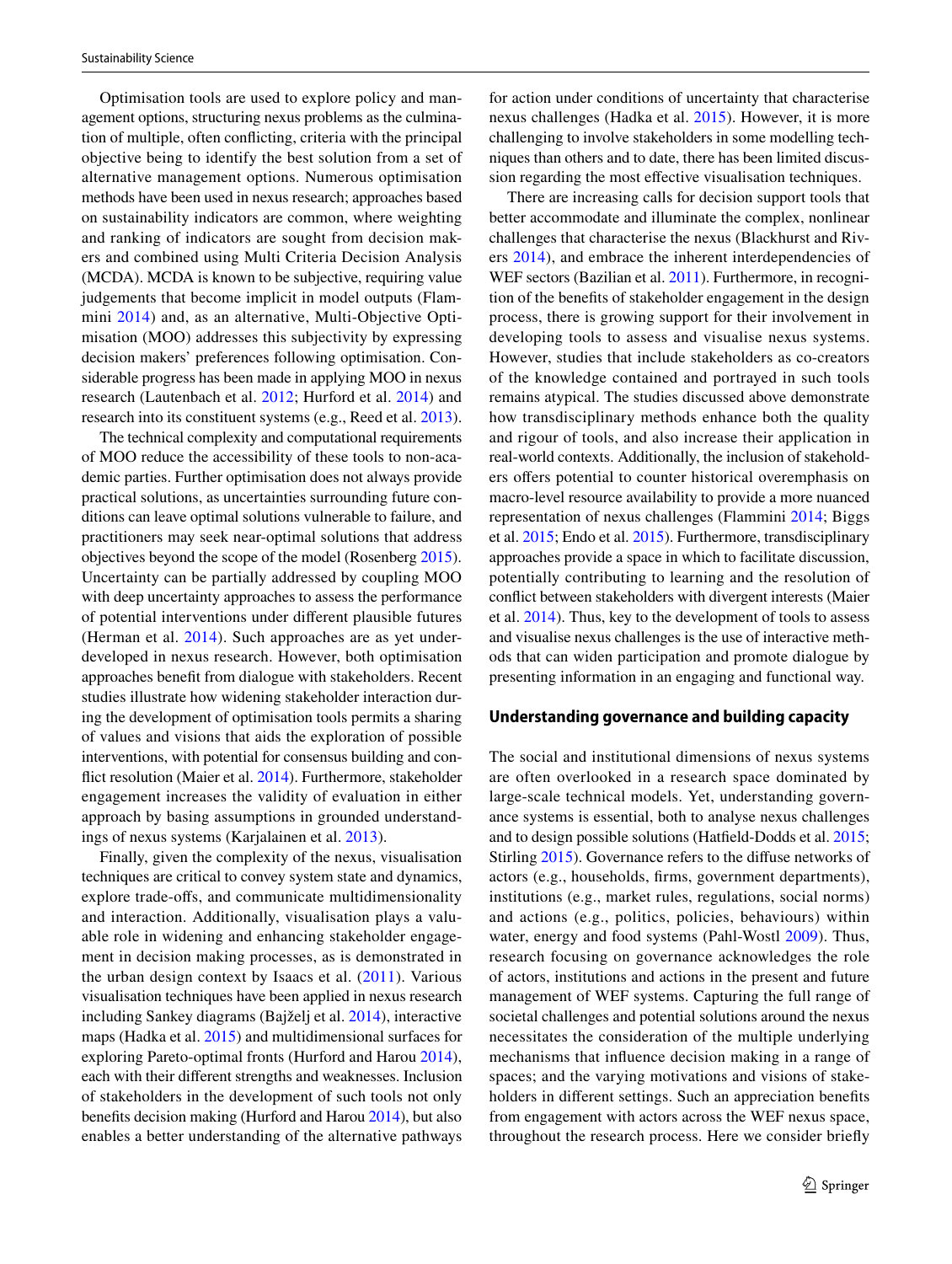how the need for stakeholder engagement is articulated within at least three discourses on nexus governance, namely around institutions, framing, and agency.

First and foremost, nexus challenges are frequently understood as a consequence of institutionalisation within WEF systems, limiting the potential for 'nexus thinking' (Halbe et al. [2015](#page-10-14)). Within government, for example, the compartmentalisation of water, energy and food systems within departmental silos creates the potential for unintended impacts between systems (Sharmina et al. [2016](#page-11-8)), a situation exacerbated by institutionalisation of specific types of knowledge, expertise and methods within decision making processes (Kuzemko, 2014). Similarly, there is a tendency for scholars to work within, rather than across research disciplines (Brand and Karvonen [2007\)](#page-10-15). Consequently, there are calls for nexus studies that employ inter-, multi- and transdisciplinary methods to examine institutional constraints within the nexus (Howarth and Monasterolo [2016\)](#page-10-16).

Second, framing effects how policy intentions are operationalised in responses to nexus challenges. Numerous possible framings exist for nexus issues (e.g., security, dependency, scarcity, risk), each of which lead to different understandings of the problem, and effect preferences for solutions (Halbe et al. [2015;](#page-10-14) Stirling [2015](#page-11-1)). For example, while early framings of the nexus emphasised the securitisation of water, energy and food resources (e.g., Hoff, 2011), such narrow conceptualisations risk closing down discourses around broader objectives such as wellbeing, equity and justice (Stirling [2015](#page-11-1)). However, there remains a balance between the desire to 'open up' nexus analyses through stakeholder engagement, and recognising the limits caused by an unequal distribution of resources and agency among actors (Lele et al. 2013).

Finally, the agency of groups of actors is an issue of particular relevance to understanding processes of change and continuity in nexus systems. Whether conceptualised in terms of system transition or societal transformation, understanding innovation necessitates reflection on how agency is distributed and exercised among actors (Geels et al. [2015](#page-10-17)). Existing frameworks, however, struggle to accommodate the complexity of governance regimes, whilst also retaining some level of transferability beyond immediate case studies, and there are calls for approaches that embrace complexity and recognise context dependency of governance arrangements (Pahl-Wostl et al. [2010\)](#page-11-9). This challenge is amplified for nexus research, as the interconnections between governance regimes in interlinking sectors become increasingly important. Only by engaging stakeholders from throughout innovation systems (i.e., not only entrepreneurs but also incumbents, knowledge brokers, policymakers, intermediaries and civil society) can one hope to represent processes of change within the nexus.

Understanding how underlying governance systems variously constrain, enable and direct the scale and speed of change is necessary to understand how innovations might be scaled up to enhance their impact. Though analytical approaches to understand the structures and processes that support or hamper innovation exist (Hekkert et al. [2011](#page-10-18); Mitchell [2014](#page-11-10)), application has not extended far into the WEF nexus space. Furthermore, the inclusion of stakeholders in nexus research not only allows the framing of nexus challenges to be better understood, but—depending on the modes of stakeholder engagement—provides a means of establishing a broader problem frame that better accommodates a diversity of system perspectives, thus counteracting a tendency towards siloed governance systems (Pahl-Wostl [2009\)](#page-11-7). Though different problem frames may be neither wholly reconcilable nor additional, pluralism extends the scope of management options and possibilities, increasing the opportunity for innovative and appropriate design of policies and interventions (Bizikova et al. 2013, Middleton et al. 2015, Hussey and Pittock, 2012, Fao, 2014). Thus, depending on the nature of stakeholder engagement, transdisciplinary research can provide a platform for social and institutional learning that supports the transformation of governance systems themselves (Pahl-Wostl et al. [2012](#page-11-11); Halbe et al. [2015\)](#page-10-14).

#### **Accounting for multi‑ and inter‑scalar relationships**

The notion of scale is of significant importance to nexus research. In addition to the consideration of WEF impacts at a range of scales, the scales that matter to each component systems vary in importance. For example, water supply and sewerage systems tend to be more localised than food supply systems, that have extensive global supply chains for both inputs (e.g., fertiliser) and outputs (i.e., food). However, the effects of WEF systems may be experienced on different scales to that which they are managed, for example, the embedded water in food systems (Kumar and Singh [2005](#page-10-19)) or the emissions associated with production mean that localised patterns of consumption have global impacts (Bradley et al. [2013](#page-10-20)). Furthermore, compared to these incumbent systems, innovations within the nexus tend to be more localised social or technical experiments. In addition, there are methodological issues related to scale that arise with regards to the scope and boundaries of any research (for example, the availability, completeness and granularity of data that are available at different scales). These are, however, amplified by the complexity and multiplicity of nexus research. These multiscalar interactions are a defining characteristic of the nexus, but are under-accounted for in methodological discussions.

The WEF nexus has been studied at the wide range of scales. For example, at the smaller scale Davies and Doyle [\(2015](#page-10-21)) and Watson et al. [\(2016](#page-11-12)) studied individual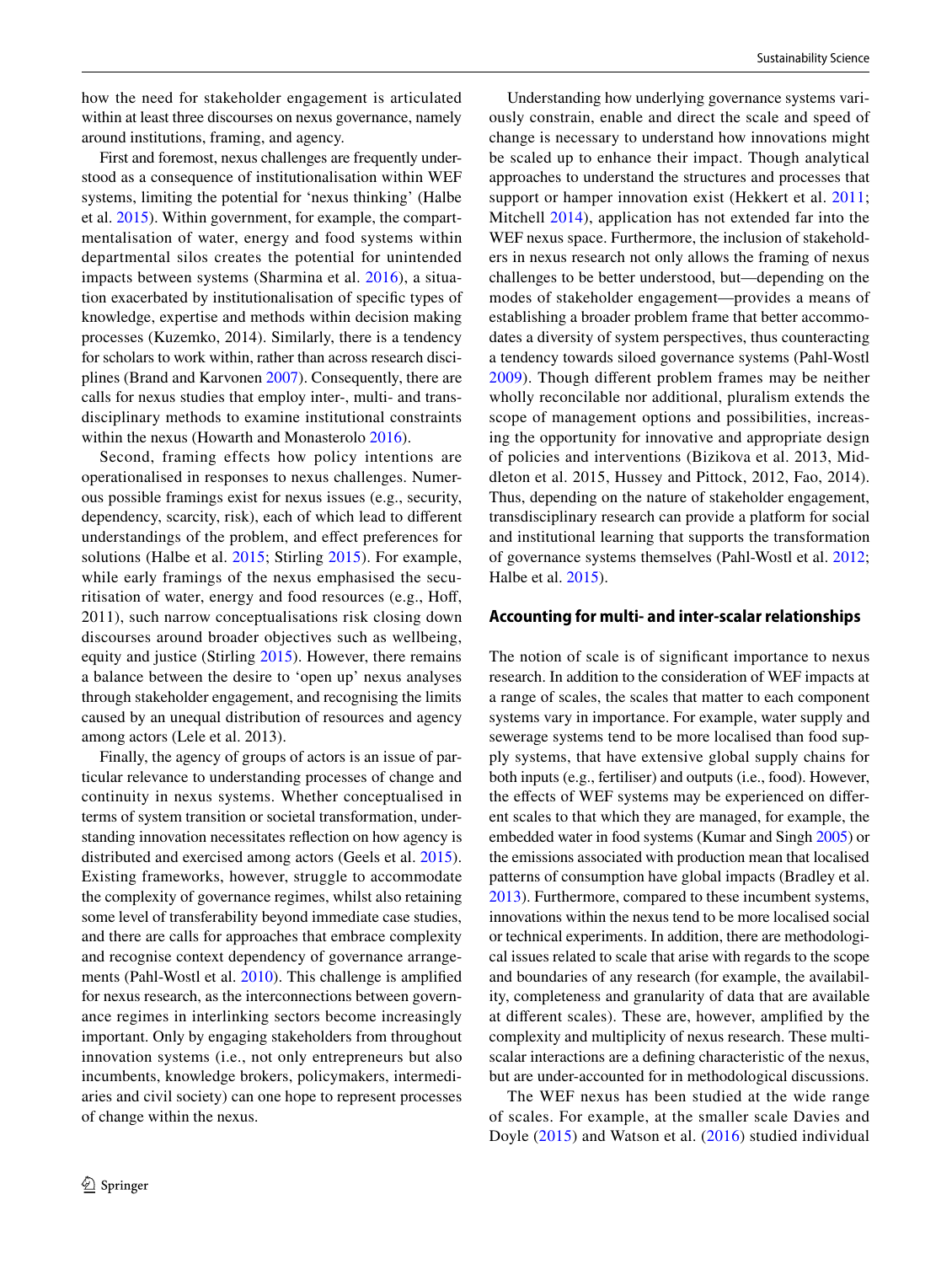households, Leung Pah Hang et al. ([2016\)](#page-11-13) local area, and Macknick et al. ([2012](#page-11-14)) and Clemmer et al. [\(2013\)](#page-10-22) administrative areas. However, perhaps more common is research into the national scale interactions and impacts of nexus systems, either to understand nexus issues within a single country (e.g., Conway et al. [2015](#page-10-23); Hatfield-Dodds et al. [2015](#page-10-4); Tidwell [2016\)](#page-11-15), or to compare between nations (e.g., Mushtaq et al. [2009\)](#page-11-16). Given the importance of water within the nexus, and the distinct socio-physical geography of rivers, another common scale of research is that of the river basin—some of which are located within a single country (e.g., see Lautenbach et al. [2012\)](#page-10-7) and others transboundary (e.g., see Belinskij [2015\)](#page-9-6)—where it is thought that nexus research can add a new dimension to integrated water management (Granit et al. [2012;](#page-10-24) Kibaroglu and Gürsoy [2015](#page-10-25)). At the largest scale, the global impacts of existing WEF systems have been examined (e.g., Khan and Hanjra [2009](#page-10-26)) and used to inform high-level strategic visions for addressing overarching challenges such as climate change or sustainable development (Flammini [2014\)](#page-10-5). However, in practice, global scale research relies upon data that are often only available at a regional or national level (Ferroukhi et al. [2015\)](#page-10-1), such that global level research may be considered more akin to an almagamation of smaller-scale models.

Temporal scales are similarly challenging. Studies that look out to 2050/2100, for example, are often poorly equipped to understand the short- and medium-term impacts of policy and management activities. Similarly, analysing short-term impacts can distract from management measures with long lead times that are required to address things such as climate change (both with regard to  $CO<sub>2</sub>$  and non- $CO<sub>2</sub>$ greenhouse gas emissions (Bows-Larkin et al. [2014\)](#page-10-27)), or risk locking in unsustainable management agendas (e.g., Welfle et al. [\(2014](#page-11-17))). Consequently, a long-term outlook is an essential part of nexus thinking, but addressing nexus issues requires short- and medium-term goals (Sharmina et al. [2016](#page-11-8); Yang et al. [2016](#page-11-18)).

It is important that research acknowledges the multi- and inter-scalar dimensions of nexus challenges, as the selection of scale in nexus research has implications for how nexus challenges and potential solutions are framed. For example, conflicts of interests and contextual differences may either be disguised or revealed through different boundary choices, which may also render potential solutions inappropriate or not (Fam et al. [2015](#page-10-28)). Swyngedouw ([2010\)](#page-11-19), for instance, is critical of the global change research agenda, as it prioritises large-scale urgent action at the expense of addressing local issues, such as those related to environmental and procedural justice (see also Scott et al. [2011\)](#page-11-20). Similarly, focussing on smaller scales may result in the study 'drowning' in empirical data, whilst being unable to draw links between case studies or produce actionable understanding, yet at other times, this may be essential for understanding contextual specifics (Ang [2011\)](#page-9-7).

Scale presents an additional layer of complexity when seeking to engage with stakeholders, as the priorities of stakeholders at different scales may be a source of conflict. However, the selection of methods that provide a platform for negotiation of conflict and collaboration (Pittock et al. [2015\)](#page-11-21) may aid in the identification of scalar issues, trade-offs or interdependencies, and also aid in the resolution of conflicting interests. For example, Schreiner and Baleta ([2015\)](#page-11-22) illustrate how different interpretations of policies between different countries and at different scales present challenges for effective implementation.

Finally, it is worth noting that sometimes the purpose of nexus research is to understand potential for upscaling, as is the case for Stepping Up. In these cases, it is not uncommon to consider the implications of specific innovations, policies or case studies to understand the implications for upscaling or processes through which upscaling may occur. The inclusion of stakeholders in research enables a clearer understanding of the dynamics and disconnects in multiscalar systems, including governance structures, by allowing a broader appreciation of challenges faced by actors at different levels.

#### **Exploring implications of future change**

Much nexus research is intrinsically future-focussed; designed to mitigate and adapt to future resource management challenges. Consequently, future challenges—climate change, population growth or declining productivity often form part of the research problem. Furthermore, it is necessary to account for the dynamic context of WEF systems when examining impacts. However, there are methodological challenges involved in characterising the future social, technological and environmental conditions within which nexus systems will in future. As a result, though it is common to acknowledge the challenge such changing circumstances pose to long-term management, it is as yet uncommon that research attempts to assess how the implications of future change for WEF nexus impacts and their management. For instance, Beddington (2009) highlights the 'perfect storm' of climate change, growing population and rising demand for energy, food and water, yet doesn't propose methodological approaches for assessing how such changes will effect nexus systems. Here we consider existing techniques to understand future change, and the benefits and challenges of transdisciplinary research.

Perhaps the most common method for understanding the conditions of future systems are forecasting techniques, which are used to extrapolate plausible pictures of the future from current and historical trends. These are pervasive quantitative methods that characterise future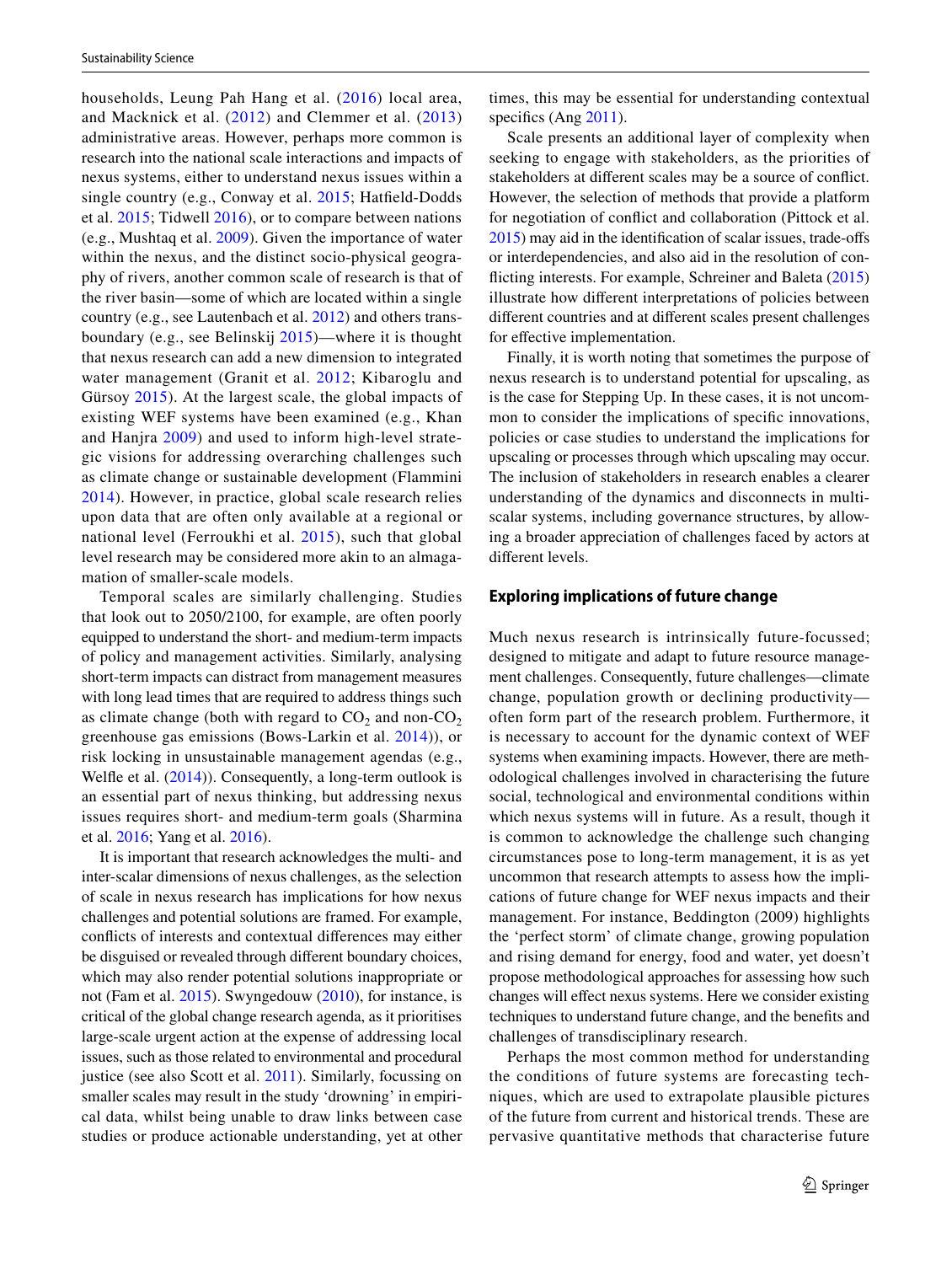conditions based on observations of the present, often focusing on a specific sector or region. However, it is increasingly well-recognised that projections under conditions of substantial uncertainty the predictive power of forecasting techniques diminishes (Dreborg [1996](#page-10-29); Quist and Vergragt [2006\)](#page-11-23). Consequently, for research concerning the WEF nexus, where the future contains multiple sources of uncertainty, forecasting risks ascribing probability and causality inaccurately. In particular, the dependence of future conditions on decisions yet to be made by a multitude of actors in numerous sectors, and the uncertain consequences of these actions means that developing models and algorithms to forecast future conditions has questionable value (Swart et al. [2004\)](#page-11-24).

Scenario planning methods, in contrast, offer scope to investigate the possible implications of changes that depart from existing trends without assuming any power of prediction (Swart et al. [2004](#page-11-24)). Scenario approaches are designed to understand the implications of possible future changes—such as to society, technology, economy and climate—and can be qualitative and/or quantitative in nature. It is increasingly common to involve stakeholders in scenario development (see Kishita et al. [2016](#page-10-30) for review), to refine assumptions and to understand the implications of alternative scenarios. Backcasting is one scenario method, which involves "working backwards from a particular desired future end-point" (Robinson [2003,](#page-11-25) p. 842) to allow stakeholders to explore futures despite fundamental uncertainty. Backcasting entails two processes: visioning—a process of defining desirable futures—and an analysis of the processes and actions via which these visions might be achieved. Backcasting has been extensively applied in the literature on climate change, for example, to identify different possibilities for future energy systems, and to articulate possible pathways towards these future energy systems (Mander et al. [2008\)](#page-11-26). However, as yet the majority of backcasting studies remain focussed on a single resource sector; see Anderson et al. ([2008\)](#page-9-8) and Foxon ([2013](#page-10-31)) on energy; Bows et al. ([2012\)](#page-9-9) on food; and Atkins ([2013](#page-9-10)) on water.

There are as yet few scenario studies that explore the nexus of WEF systems; however, some recent studies illustrate the value of stakeholder participation in backcasting processes and scenarios research. Stakeholder involvement creates a space for collaboration that can develop capacity for nexus thinking (Davies et al. [2012](#page-10-32)), and provide orientation and guidance for planning through uncertainty (Quist et al. [2011](#page-11-27); van Vliet and Kok [2014](#page-11-28)). Furthermore, adequate engagement with stakeholders in developing and interrogating scenarios is shown to aid acceptability of the visions' scenarios to describe (Soste et al. [2015](#page-11-29)), and enhance the usability and relevance of the outputs (Bows et al. [2012](#page-9-9)). Thus, scenario development can provide a vehicle for transdisciplinary learning (Berkhout et al. [2002](#page-9-11)). Nevertheless, scenario analyses pertaining to the nexus remain uncommon, and there are few published examples of studies that identify and analyse the interdependencies between the water, energy and food domains within a changing context. This is unsurprising, as the inherent subjectivity and uncertainty involved in choosing which future scenarios to explore, coupled with the complex nature of the nexus, calls for new and innovative methodological approaches. Thus, there is substantial scope to involve stakeholders to understand the implications of future change in the nexus space.

#### **Summary**

While a considerable body of literature recognises that future pressures will create new tensions and co-benefits across the nexus, it seems likely that without new transdisciplinary approaches, there will continue to be poor coordination in addressing challenges across the water food and energy domains. With institutional fragmentation being maintained, there risks a lack of opportunities for delivering stakeholder-informed and grounded decision making that can meaningfully address society's grand challenges. The previous sections make the case for stakeholder engagement in a range of important aspects of nexus research. The methodology designed for the Stepping Up project, which is described in Sect. [3,](#page-1-1) aims to address these issues, embedding stakeholder knowledge throughout a mixed method research design. This transdisciplinary approach is designed to produce research output both nuanced enough to account for the intricacies of implementing and scaling nexus innovations, and also to develop an understanding of the potential impacts of management actions on a larger scale.

## **A transdisciplinary approach for researching nexus innovations**

The remainder of this paper outlines the methodological approach developed in Stepping Up. The approach follows the definition of transdisciplinarity set out by Stock and Burton ([2011](#page-11-30)), incorporating stakeholder knowledge alongside various academic disciplines. Stepping Up aims to understand the processes of implementing and scaling up innovations in the nexus space, and to take account of the dynamic context in which innovations exist, including a decarbonising energy system, increasing resource demand and a changing climate. Thus, the approach described provides the latitude to address transdisciplinary research questions around how systemic change could feasibly be accelerated. It is argued that no single model exists, or could exist, that can wholly incorporate and integrate all of the elements of the nexus described previously, and this paper is not proposing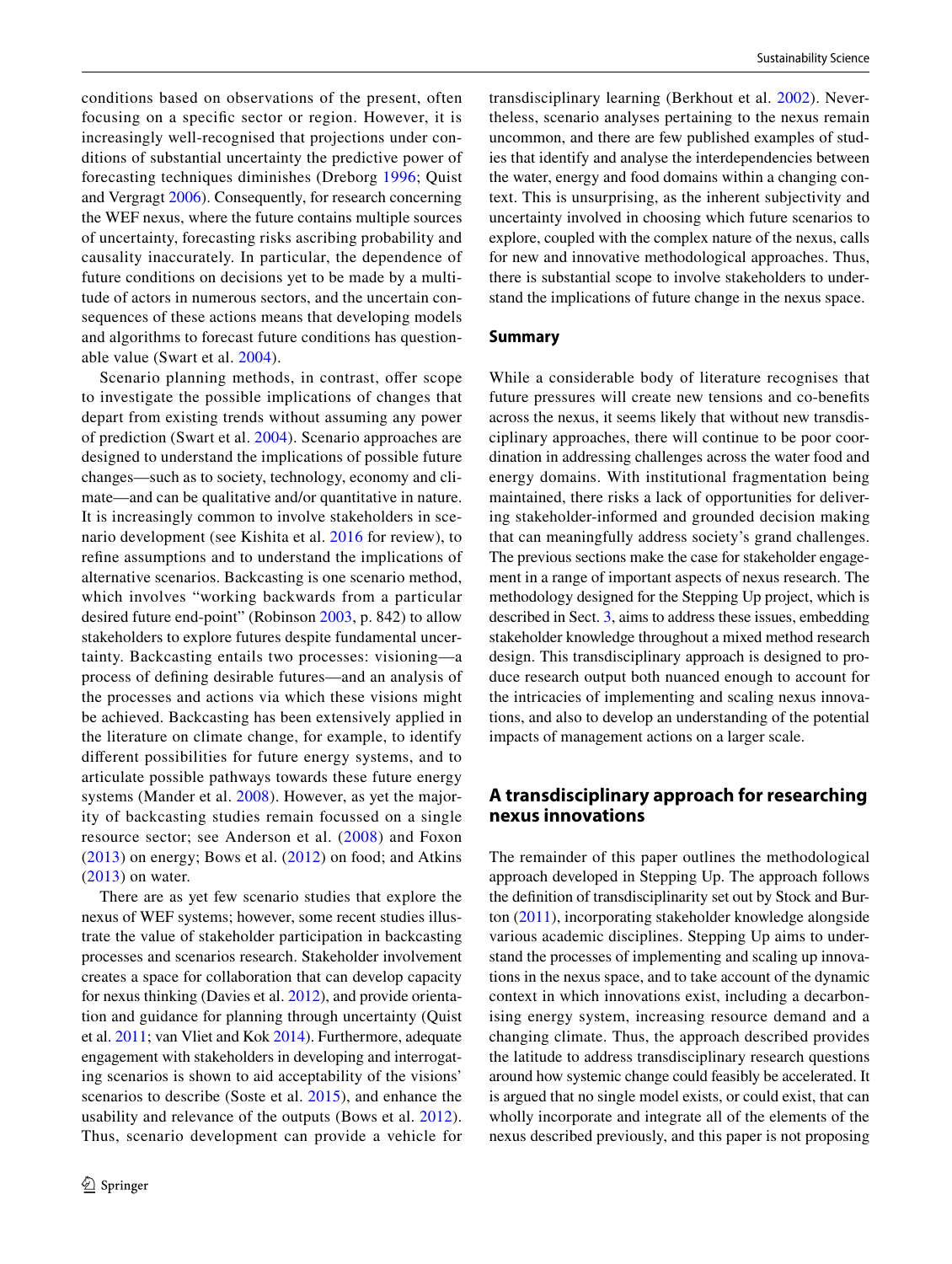such a model. It is, however, presenting a new methodological approach that aims to test this complex system by sensitively linking quantitative models with insights derived from interviews, case studies and workshops to explore different elements of the project aims. The research relies on stakeholder involvement throughout to deliver synthesised insights at the water–energy–food nexus.

Figure [1](#page-6-0) provides a simplified schematic overview of the project's research design, illustrating the connections between different research methods employed, and in particular demonstrating how stakeholder knowledge are integrated in the research. Supported by interviews (detailed in Sect. [3.2](#page-1-1)), case studies provide rich insights on three social and technological innovations in the nexus space, as they are implemented at a range of different scales. The analysis of these case studies provides information on the context and performance of innovations, and data to inform the design of behavioural rules for an Agent Based Model (ABM) (Sect. [3.3\)](#page-1-1) and scenario narratives (Sect. [3.4\)](#page-1-1). Insights derived from stakeholder workshops inform various stages of the research, particularly the development of scenario narratives and a Decision Support Kit (DSK) (Sect. [3.5\)](#page-1-1), which builds upon the research findings throughout the project to generate, and communicate, understanding of the impact of innovations under a range of future scenarios.

## **Case studies: analysing the context and conditions of nexus innovations**

In seeking to attain a breadth of understanding of potential innovation in WEF systems, the project team identified three innovations on which to focus: anaerobic digestion (AD); insects as a source of protein for humans and/or livestock; and the redistribution of surplus food. These three case studies are united as potentially beneficial means of re-appropriating the value of wastes arising throughout food supply chains, thereby avoiding landfill and waste of embodied energy and water. The selection of these innovations was informed by a review of both academic and grey literature and guided by participatory observation at various events to identify innovations with transdisciplinary interest. Each represents a socio-technical innovation in the nexus space with perceived benefits for long-term sustainability, as they offer opportunities to mitigate some of the negative environmental and social impacts of the agri-food system in its present configuration. Their varying levels of maturity and implementation offer opportunities to understand the processes of, and potential benefits resulting from, innovation in WEF nexus systems, and raise questions around systemic or step-change.

Multiple UK case studies (i.e. instances of innovation experiments) were identified for each innovation in order to reflect diversity in terms of geography, application and scale, and the different implications and challenges that such diversity brings. The three innovations vary in their levels of maturity in the UK, and enjoy varying degrees of policy support. For example while AD is relatively well established, though with considerable potential for further expansion (National Grid [2016\)](#page-11-31), the potential applications of insect proteins remain relatively underexplored (van Huis et al. [2013\)](#page-11-32). The case study approach thus sought to capture the dynamics of innovation processes in different contexts,



<span id="page-6-0"></span>**Fig. 1** Overview of transdisciplinary research design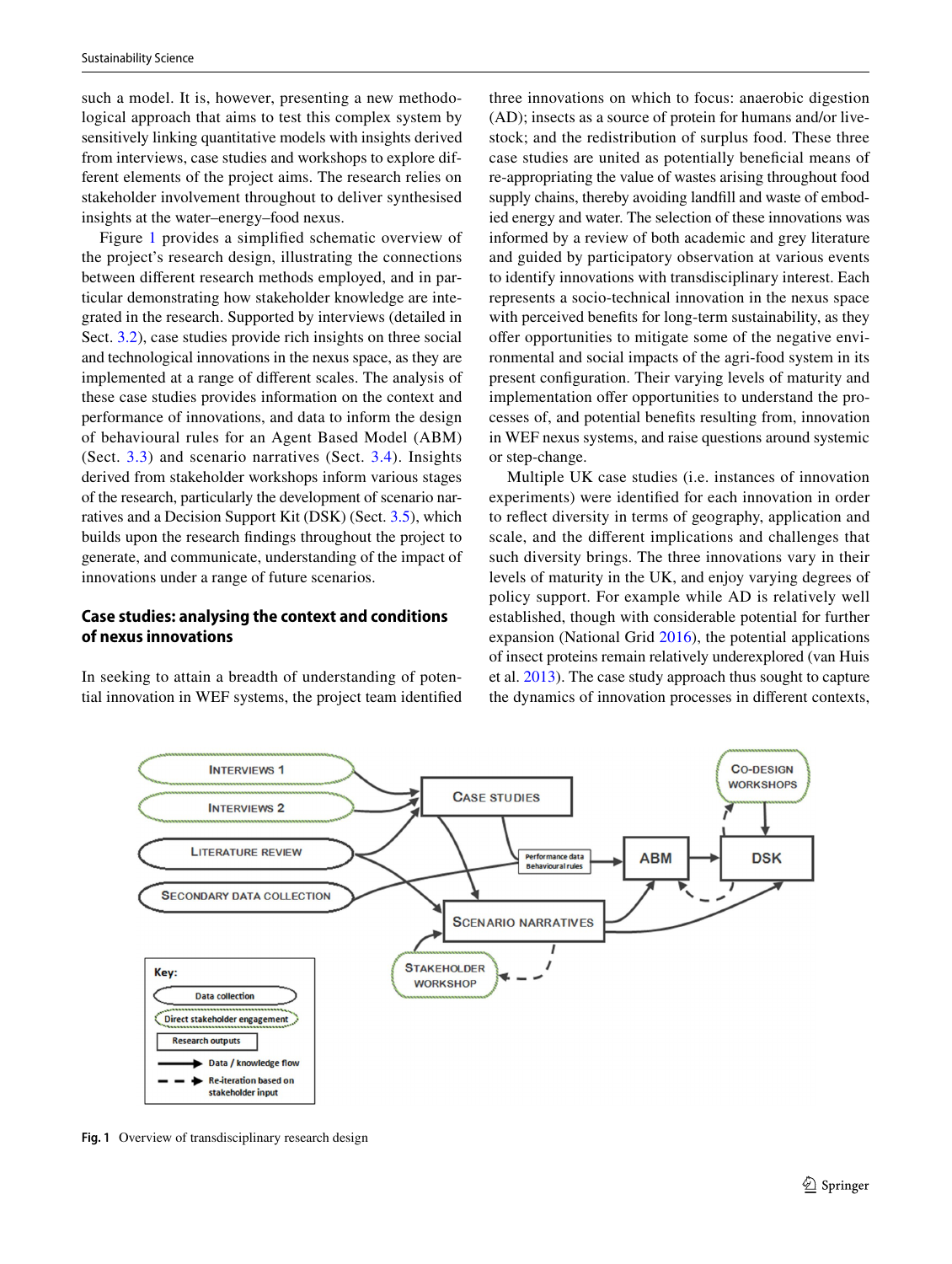to understand the conditions that support, direct and constrain processes of scaling-up, including both intrinsic (e.g., organisational capacity) and extrinsic factors (e.g., existing policy landscape) affecting case studies.

## **Stakeholder interviews: unpacking governance systems**

Semi-structured interviews are the principal method for case-study development, and can be broadly divided into two groups. First, interviews with innovation entrepreneurs provide a means to develop an understanding of the context specific experiences of innovation in each case study (Interviews 1 in Fig. [1\)](#page-6-0). These initial interviews are sampled purposefully, identifying key actors within the innovation space to understand the processes that influence innovation in each case study. Interviews are semi-structured allowing the interviewee to guide the content towards themes they personally identify as being important (Longhurst [2009](#page-11-33)). Following the initial interview, at least one additional interview with each innovation-entrepreneur is conducted to explore cross-cutting themes. Interview data are complemented by a secondary data gathering exercise in which publically available information and that provided by interviewees (for example, on energy output of AD plants, and their location), is reviewed and collated to inform the Agent Based Model (see Sect. [3.3\)](#page-1-1).

To supplement the initial purposeful sampling, snowball sampling is used, whereby additional interviewees are identified through the existing sample to extend the interview coverage (Robson [2002\)](#page-11-34). This second stage of interviewing provide a means of understanding the institutional norms and experiences of actors involved in the innovation processes including, for example, regulatory bodies, local authorities and trade bodies (Interviews 2 in Fig. [1](#page-6-0)). These interviews provide further insight into the processes of innovation, enabling the complex interactions between organisations influential in the nexus to be more fully understood. The number of interviews associated with each innovation or case study vary, with interviewees added until the new themes emerging within the interview is substantially diminished, a point referred to as saturation (Guest et al. [2006](#page-10-33)). For example, many more interviews have been carried out towards the AD study compared to insect protein, where the pool of actors—and their subsequent experiences—is relatively small in comparison, and the themes emerging within the interviews are more limited.

#### **Agent based model**

Agent based modelling (ABM) is used to understand the processes and implications of scaling innovations from their existing state to a national scale, and draws on insights derived from the case studies to ground the model assumptions in stakeholder expertise. ABM disaggregates systems into individual components (agents), and defines their behaviour rules to simulate their actions in a defined landscape. Therefore, ABM is a bottom-up approach to modelling the evolution of a specified system, where the overall behaviour of a system emerges from the behaviours and interactions of autonomous agents (Batty et al. [2012](#page-9-12)). Agent Based Models are adept at modelling complex, nonlinear systems, as they enable the definition of the system and agents with a relatively simple set of rules. Heterogeneity may also be represented, as bespoke parameters may be established to define agent subgroups, effecting the resulting overall agent population.

The method used in Stepping Up implements and extends the framework proposed by Bazilian et al. ([2011\)](#page-9-4) in the context of the UK with the development of an Agent Based Model. Bazilian et al. [\(2011\)](#page-9-4) are critical of the gaps in other integrated modelling approaches, highlighting the single system and single resource focus, the lack of data and methodological components, overly simplified geographical representations, unrealistic scenarios and lack of decision support. A modelling framework for water, energy and food is proposed for Stepping Up that addresses these gaps and also the challenge of using a systems approach, recognising that technology options can affect multiple resources and that policy across systems requires harmonisation and integration to mitigate contradictions. In Stepping Up, both qualitative and quantitative data attained through the case study interviews and secondary data collection are integrated in the model, defining the behaviour rules of agents and performance of the innovations [a full method is reported in Haltas et al. [\(2017](#page-10-34))]. Scenario narratives provide the basis to test the influence of varying different assumptions in the ABM for the diffusion and performance of innovations. Thus the Stepping Up's approach to ABM grounds model assumptions in stakeholder understanding to specify agent responses to future change.

ABM provides a means to integrate some of the research findings from across Stepping Up research. The information and physical resource exchange between stakeholders across WEF systems is modelled using the ABM to understand the significance of different governance arrangements and the implications of different future scenarios (see Sect. [3.4\)](#page-1-1). Further the simulation outputs will provide input into the Decision Support Kit, demonstrating the simulated effects for water, energy and food systems, and also on the inter-connections between these systems, identifying points of stress, where demand and supply are proximate or compromised.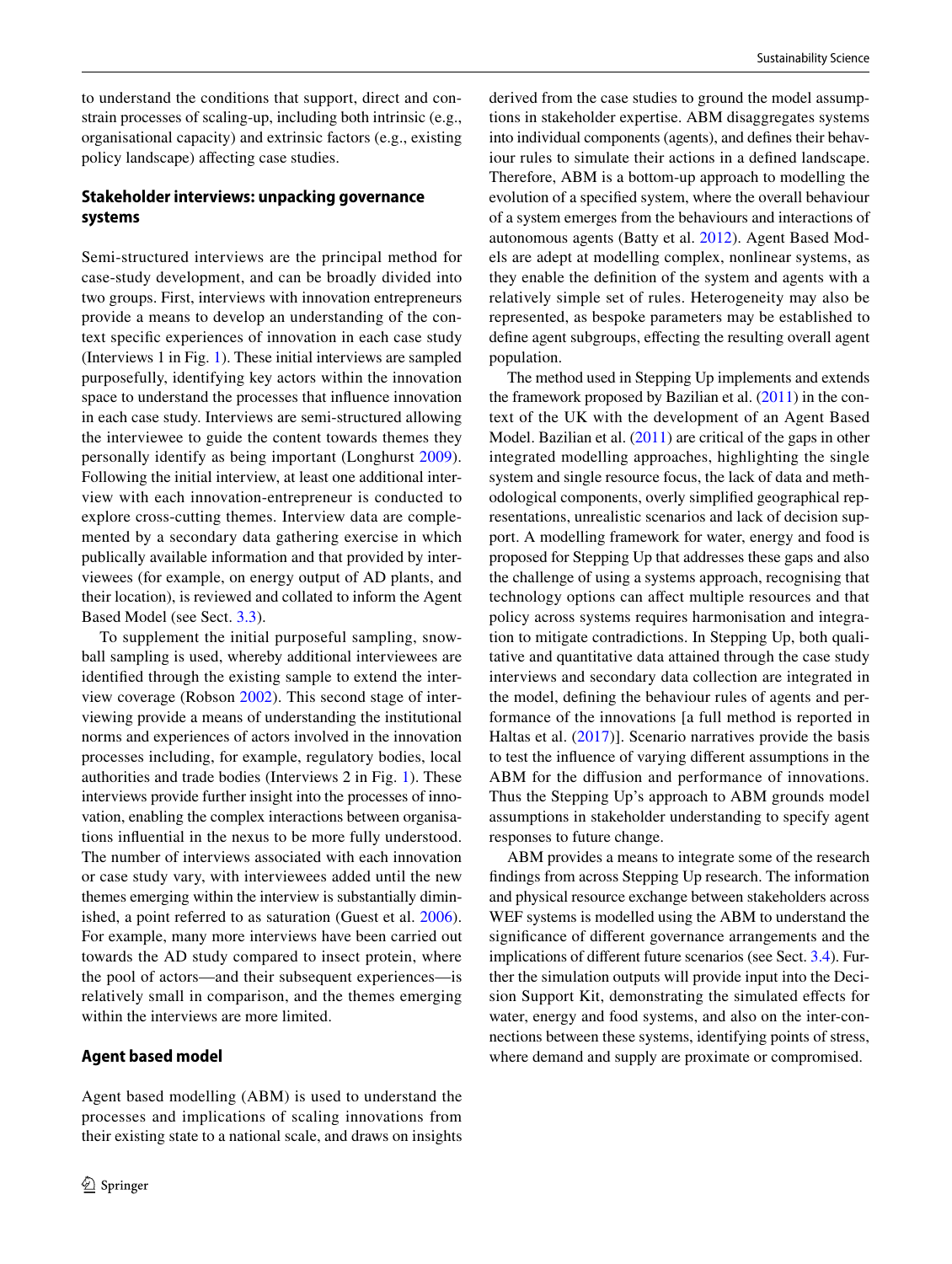## **Scenarios: understanding future context of nexus challenges**

Scenarios are used in Stepping Up to explore how innovation diffusion and impacts may differ in light of changes in climate (e.g., precipitation rates and temperature change) and social and technological changes in production-consumption systems (e.g., changing patterns of demand for energy, food and water). Though change is inherent in dynamic systems, and we therefore know that the nexus system will differ from today, the extent and nature of changes experienced is uncertain. Thus scenarios provide a basis to explore various possible futures to understand the characteristics of the world in which the selected nexus innovations might exist in the future. There are numerous methods that might be used to engage stakeholders in scenario development. The method used in Stepping Up enables coherent high-level narratives to be interrogated by innovation-entrepreneurs and other stakeholders, to ground scenario narratives in their experiences.

The scenario narratives are based in existing scenarios literature, where various studies were found relating to water, energy or food. The insights and assumptions from these studies were synthesised and, alongside data from the case study interviews, are used to develop three scenario narratives. Narratives provide qualitative depictions of the alternative conditions in which our innovations might exist, describing the overarching changes in climate and production-consumption systems (e.g., the state of the energy system, future food waste streams, changing patterns of demand, policy landscape, and characteristics of trade arrangements).

Following their initial development, scenario narratives provide the basis for a stakeholder workshop that is used to refine the assumptions being made; explore the implications of these high-level narratives for the specific case studies and innovations identified; and understand the actions, policies and interventions that might be aligned with different futures. This process is designed to enrich the scenarios, making them more robust and relevant to the real-world challenges faced by those engaged in nexus innovations, and to develop critical detail regarding the translation of high-level narratives. The scenario narratives also provide the basis for visualising the future of innovations, and conducting a participatory backcasting process to examine pathways to enable effective innovation in a changing context. Thus there are numerous learning opportunities stemming from the scenarios, both for the researchers and stakeholders involved in Stepping Up. Indeed existing evaluations of scenario analyses illustrate that the process of developing visions and negotiating pathways towards them offers more opportunities for learning than any final suite of scenarios or output developed (Quist and Vergragt [2006\)](#page-11-23). Participatory scenario development in particular facilitates the interaction between stakeholders from different backgrounds and with researchers, that is not only an opportunity to change understandings and framings of the problem (Davies et al. [2012](#page-10-32)), but to agree potential solutions (Cornell et al. [2013](#page-10-35)), and enhance capacity for action (van der Heijden et al. [2002\)](#page-11-35).

In addition, the scenarios provide logic and data to inform and vary parameters in the ABM, allowing the effects of changes to be visualised (see Sect. [3.5\)](#page-1-1). For example, logics within the scenario narrative can be used to identify existing data on climate change (e.g., from UKCP09) to input data to hydrological and land-use components of the ABM at case study sites. Data on other system dynamics, for example changes in food waste streams, energy systems (e.g., extent of decarbonisation or decentralisation), and water demand can be found in existing research and interpreted using the scenario narratives to inform the ABM so that the contingencies of innovation diffusion and impact can be better understood.

## **Decision support kit**

The decision support kit (DSK) integrates and makes use of interdisciplinary, cross-sectoral data and presents the results in a way that is easily interpreted by stakeholders. The DSK will be developed with the intended users at the centre and draw in tacit knowledge from a wider stakeholder base. The users of the DSK are those who can influence change towards a lower impact WEF system via the identified innovations e.g., food and drink industries and local and regional government. The many ways in which potential innovations may be scaled up and/or replicated is reflected in the diversity of potential end users. This raises design challenges and will be addressed through a co-design workshop. This approach, facilitated by the transdisciplinary focus of the research, will ameliorate some of the criticisms raised by Rose et al. (2016); that the majority of existing DSK have limited reach and are not useful.

The envisioned principal components of the DSK are: (1) WEF indicators which are used to describe both a baseline WEF state and also a predicted WEF state reached via simulation. (2) A tool for Multi Criteria Decision Analysis (MCDA) used to identify the 'best fit' niche innovation if more than one alternative exists. (3) Data visualisation that depicts changes in WEF state together with uncertainty.

From a defined set of WEF indicators, a context specific subset will be drawn. These indicators will afford a baseline assessment of the context-dependent WEF state. Using information gathered through the case studies, and relevant literature, the adoption of innovations will be simulated, using ABM, to evaluate the impact on the WEF state. Where multiple innovations are applicable, MCDA tools provide a means to identify and compare value. The MCDA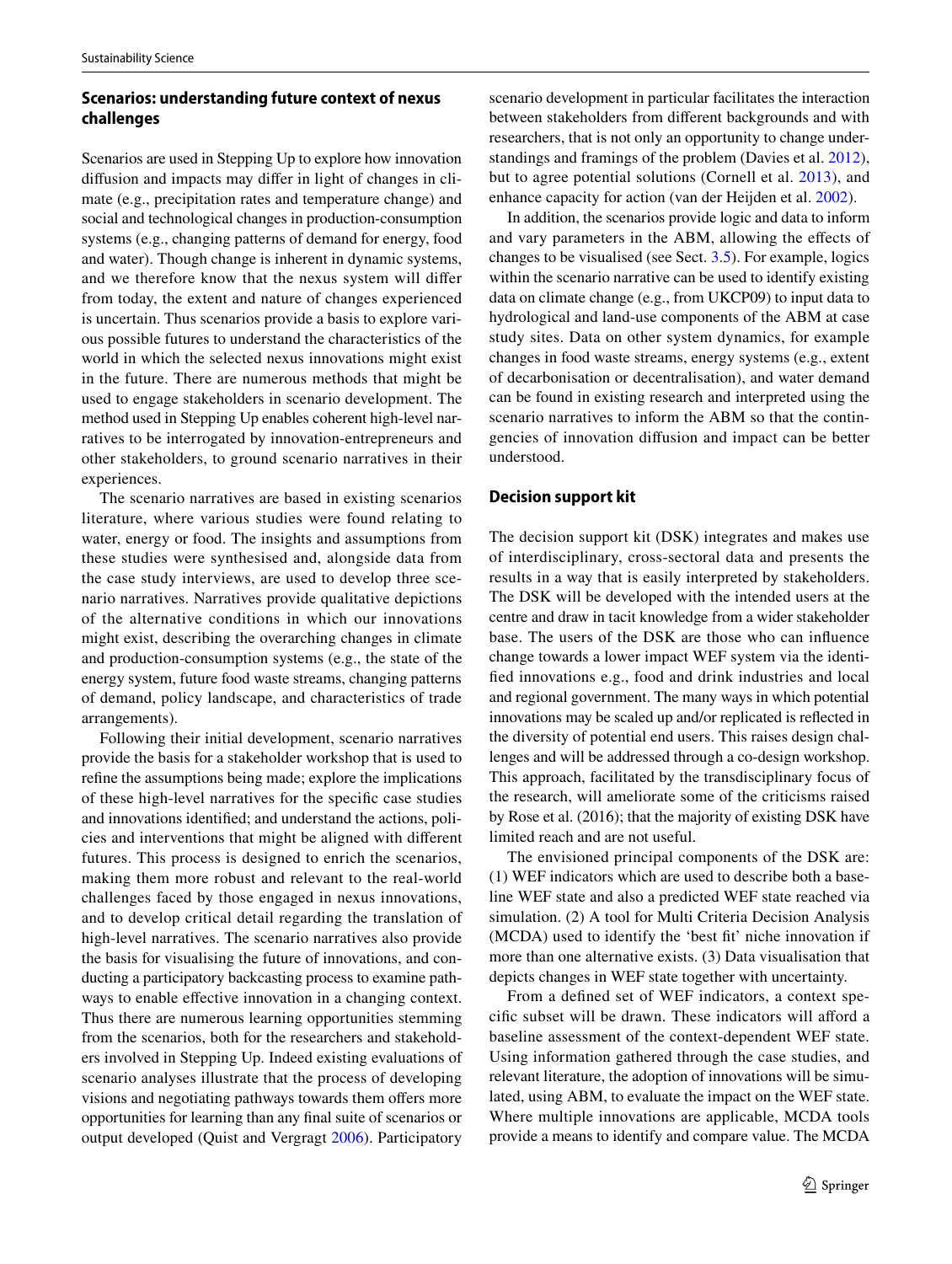method will be selected based on the needs and requirements of the users at the co-design workshop. Methods of data visualisation will be used to facilitate understanding of the invoked system changes. Running the Agent Based Model many times with perturbations will provide a measure of uncertainty which will be presented to the decision makers.

# **Conclusion**

This paper has explored the way in which stakeholders have been embedded in nexus research to date, and has argued that a transdisciplinary approach can improve the quality of research in various ways. Instrumental value through the inclusion of stakeholder knowledge, expertise and data, opportunities for learning and capacity building through discussion between stakeholders and improvement in terms of the usability, uptake and impact of research outputs through the co-development of visualisation approaches and decision support tools are all important drivers for significant upstream stakeholder engagement. It is argued that the process of stakeholder engagement where different experiences, framings and priorities are discussed and debated offers significant value in and of itself, rather than being a route only to improved outputs. In addition, stakeholder engagement in the nexus is presented as being central to understanding social and institutional dimensions of the nexus, particularly in terms of dynamism and inertia that characterise governance frameworks.

In the Stepping Up project, stakeholder engagement plays a crucial role in the method from the outset. Case studies of nexus innovations are taken as the starting point (anaerobic digestion, insects as a source of protein for humans and/ or livestock and the redistribution of surplus food), with interviews providing both innovation performance data and behavioural rules for the Agent Based Model. The Agent Based Model integrates findings across the project and connects case study innovations to wider regional and national nexus scales, facilitating examination of the potential for scaling-up of these innovations. The implications of future change in terms of hydrology, land-use and food, climate impacts, governance, energy policy, agricultural policy and infrastructure are included in the analysis through exploratory scenarios with stakeholder interviews and a workshop shaping the selection of these. The appropriate indicators and visualisation approaches for stakeholders are developed through co-design and testing workshops. It is argued that this approach allows for the development of a detailed and practical understanding of the multiple contexts, enablers and barriers within which changes to improve the sustainability of the nexus could happen and the potential for scaling-up these specific innovations in the future.

This proposed new methodology is ambitious and presents various technical and integrative challenges, however, in line with our view on the value of the process of stakeholder engagement, the process of developing and delivering this approach seems likely to yield valuable transdisciplinary learning in nexus.

**Acknowledgements** This research was conducted with funding support Engineering and Physical Science Research Council (EPSRC) [Research Grant EP/N00583X/1].

**Open Access** This article is distributed under the terms of the Creative Commons Attribution 4.0 International License ([http://creativeco](http://creativecommons.org/licenses/by/4.0/) [mmons.org/licenses/by/4.0/](http://creativecommons.org/licenses/by/4.0/)), which permits unrestricted use, distribution, and reproduction in any medium, provided you give appropriate credit to the original author(s) and the source, provide a link to the Creative Commons license, and indicate if changes were made.

# **References**

- <span id="page-9-8"></span>Anderson KL, Mander SL, Bows A, Shackley S, Agnolucci P, Ekins P (2008) The Tyndall decarbonisation scenarios-Part II: scenarios for a 60% CO2 reduction in the UK. Energy Policy 36(10):3764–3773
- <span id="page-9-7"></span>Ang I (2011) Navigating complexity: From cultural critique to cultural intelligence. Continuum J 25(6):779–794
- <span id="page-9-10"></span>Atkins (2013) Future proofing. Eng 239(8):82
- <span id="page-9-2"></span>Bajželj B, Richards KS, Allwood JM, Smith P, Dennis JS, Curmi E, Gilligan CA (2014) Importance of food-demand management for climate mitigation. Nat Clim Change 4(10):924–929
- <span id="page-9-12"></span>Batty M, Crooks AT, See LM, Heppenstall AJ, 2012. Agent-based models of geographical systems. Agent-based models of geographical systems. Springer
- <span id="page-9-4"></span>Bazilian M, Rogner H, Howells M, Hermann S, Arent D, Gielen D, Steduto P, Mueller A, Komor P, Tol RSJ, Yumkella KK (2011) Considering the energy, water and food nexus: towards an integrated modelling approach. Energy Policy 39(12):7896–7906
- <span id="page-9-6"></span>Belinskij A (2015) Water–energy–food nexus within the framework of international water law. Water 7:5396-
- <span id="page-9-0"></span>Benson D, Gain AK, Rouillard JJ (2015) Water governance in a comparative perspective: from IWRM to a 'nexus' approach? Water Altern 8(1):756–773
- <span id="page-9-11"></span>Berkhout F, Hertin J, Jordan A (2002) Socio-economic futures in climate change impact assessment: using scenarios as 'learning machines'. Glob Environ Change 12(2):83–95
- <span id="page-9-5"></span>Biggs EM, Bruce E, Boruff B, Duncan JMA, Horsley J, Pauli N, McNeill K, Neef A, Van Ogtrop F, Curnow J, Haworth B, Duce S, Imanari Y (2015) Sustainable development and the water– energy–food nexus: a perspective on livelihoods. Environ Sci Policy 54:389–397
- <span id="page-9-3"></span>Blackhurst D, Rivers E (2014) Nexus thinking for food security research: managing land to produce food, water and other ecosystem services. Pathways to delivering a nexus approach. Prepared on behalf of the Global Food Security programm, London
- <span id="page-9-1"></span>Blackwood D, Gilmour D, Isaacs J, Kurka T, Falconer R (2014) Sustainable urban development in practice: the SAVE concept. Environ Plan 41(5):885–906
- <span id="page-9-9"></span>Bows A, Dawkins E, Gough C, Mander S, McLachlan C, Röder M, Thom L, Thornley P, Wood R (2012) What's cooking? Adaptation and mitigation in the UK food system. A report prepared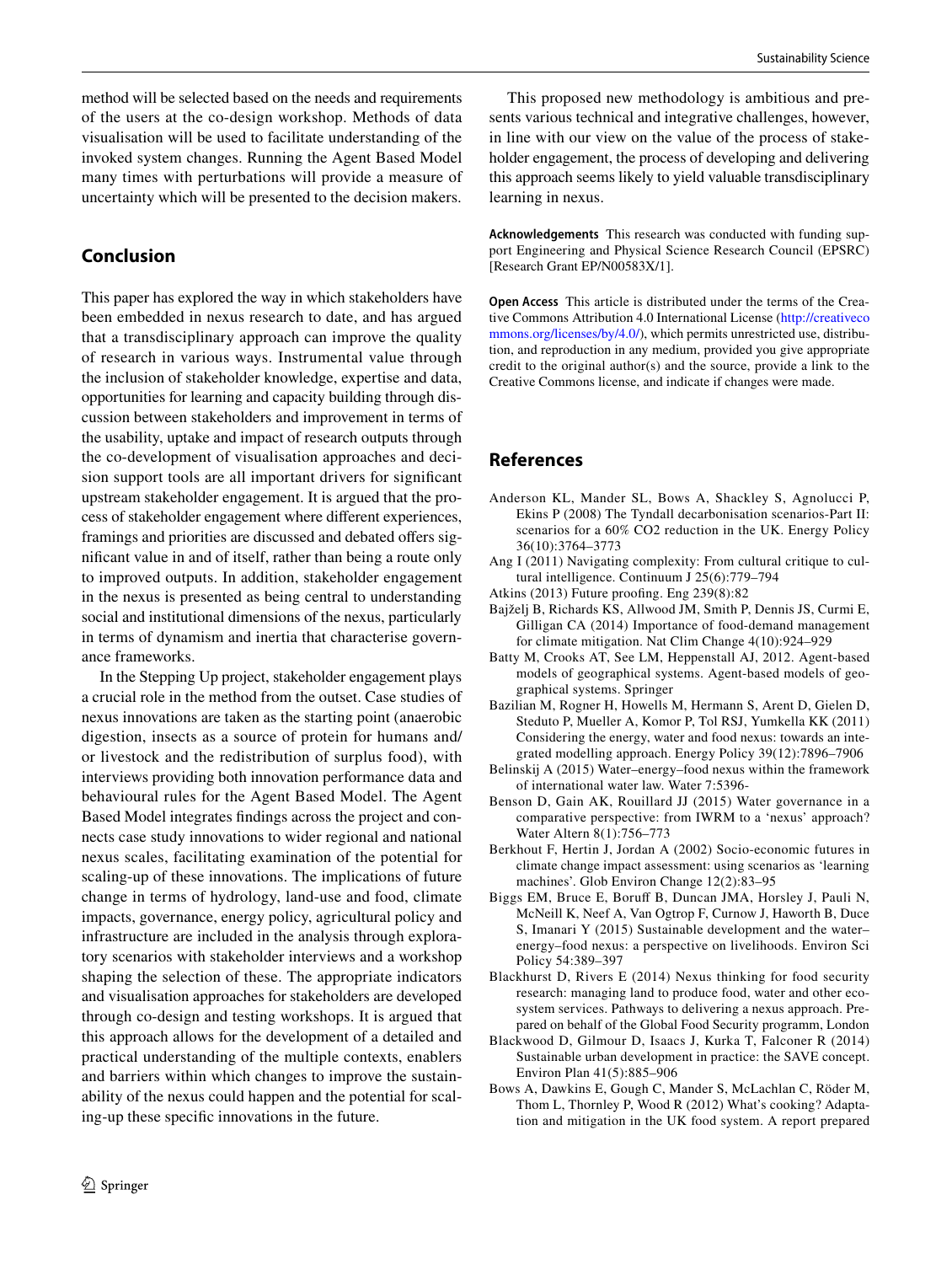by the Sustainable Consumption Institute at The University of Manchester, UK

- <span id="page-10-27"></span>Bows-Larkin A, McLachlan C, Mander S, Wood R, Röder M, Thornley P, Dawkins E, Gough C, O'Keefe L, Sharmina M (2014) Importance of non- $CO<sub>2</sub>$  emissions in carbon management. Carbon Manag 5(2):193–210
- <span id="page-10-20"></span>Bradley P, Druckman A, Jackson T (2013) The development of commercial local area resource and emissions modelling-navigating towards new perspectives and applications. J Clean Prod 42:241–253
- <span id="page-10-15"></span>Brand R, Karvonen A (2007) The ecosystem of expertise: complementary knowledges for sustainable development. Sustain Sci Pract Policy 3(1):21–31
- <span id="page-10-6"></span>Byrne D (2016) Qualitative comparative analysis: a pragmatic method for evaluating intervention. A CECAN Evaluation and Policy Practice Note for policy analysts and evaluators, Durham University
- <span id="page-10-22"></span>Clemmer S, Rogers J, Sattler S, Macknick J, Mai T (2013) Modeling low-carbon US electricity futures to explore impacts on national and regional water use. Environ Res Lett 8(1):15004
- <span id="page-10-23"></span>Conway D, van Garderen EA, Deryng D, Dorling S, Krueger T, Landman W, Lankford B, Lebek K, Osborn T, Ringler C, Thurlow J, Zhu TJ, Dalin C (2015) Climate and southern Africa's water–energy–food nexus. Nat Clim Change 5(9):837–846
- <span id="page-10-35"></span>Cornell S, Berkhout F, Tuinstra W, Tàbara JD, Jäger J, Chabay I, de Wit B, Langlais R, Mills D, Moll P, Otto IM, Petersen A, Pohl C, van Kerkhoff L (2013) Opening up knowledge systems for better responses to global environmental change. Environ Sci Policy 28:60–70
- <span id="page-10-21"></span>Davies AR, Doyle R (2015) Transforming Household Consumption: from Backcasting to HomeLabs Experiments. Ann Assoc Am Geogr 105(2):425–436
- <span id="page-10-32"></span>Davies AR, Doyle R, Pape J, 2012. Future visioning for sustainable household practices: spaces for sustainability learning? Area, 44 (1), pp 54–60
- <span id="page-10-29"></span>Dreborg KH (1996) Essence of backcasting. Futures 28(9):813–828
- <span id="page-10-2"></span>Endo A, Burnett K, Orencio PM, Kumazawa T, Wada CA, Ishii A, Tsurita I, Taniguchi M (2015) Methods of the water–energy–food nexus. Water 7(10):5806–5830
- <span id="page-10-28"></span>Fam D, Lahiri-Dutt K, Sofoulis Z, 2015. Scaling down: researching household water practices. *ACME* 14(3):639–651
- <span id="page-10-1"></span>Ferroukhi R, Nagpal D, Lopez-Peña A, Hodges T, Mohtar RH, Daher B, Mohtar S, Keulertz M (2015) Renewable energy in the water, energy & food nexus. IRENA, Abu Dhabi
- <span id="page-10-5"></span>Flammini A (2014) Walking the nexus talk: assessing the water– energy–food nexus in the context of the sustainable energy for all initiative. Food and Agriculture Organization of the United Nations (FAO), Rome
- <span id="page-10-31"></span>Foxon TJ (2013) Transition pathways for a UK low carbon electricity future. Energy Policy 52:10–24
- <span id="page-10-17"></span>Geels FW, McMeekin A, Mylan J, Southerton D (2015) A critical appraisal of sustainable consumption and production research: the reformist, revolutionary and reconfiguration positions. Glob Environ Change 34:1–12
- <span id="page-10-24"></span>Granit J, Jägerskog A, Lindström A, Björklund G, Bullock A, Löfgren R, Gooijer G de, Pettigrew S (2012) Regional options for addressing the water, energy and food nexus in Central Asia and the Aral Sea Basin. Int J Water Resour Dev 28:419–432
- <span id="page-10-33"></span>Guest G, Bunce A, Johnson L (2006) How many interviews are enough? An experiment with data saturation and variability. Field Methods 18(1):59–82
- <span id="page-10-12"></span>Hadka D, Herman J, Reed P, Keller K (2015) An open source framework for many-objective robust decision making. Environ Model Softw 74:114–129
- <span id="page-10-14"></span>Halbe J, Pahl-Wostl C, Lange Ma, Velonis C (2015) Governance of transitions towards sustainable development – the water–energy– food nexus in Cyprus. Water International 8060(September):1–18
- <span id="page-10-34"></span>Haltas I, Suckling J, Soutar I, Druckman A, Varga L (2017) Anaerobic digestion: a prime solution for water, energy and food nexus challenges. Energy Procedia 123:22–29
- <span id="page-10-0"></span>Harris F, Lyon F (2013) Transdisciplinary environmental research: building trust across professional cultures. Environ Sci Policy 109–119:31, 109–119
- <span id="page-10-4"></span>Hatfield-Dodds S, Schandl H, Adams PD, Baynes TM, Brinsmead TS, Bryan BA, Chiew FHS, Graham PW, Grundy M, Harwood T, McCallum R, McCrea R, McKellar LE, Newth D, Nolan M, Prosser I, Wonhas A (2015) Australia is 'free to choose' economic growth and falling environmental pressures. Nature 527(7576):49–53
- <span id="page-10-18"></span>Hekkert M, Heimeriks G, Harmsen R, 2011. Technological innovation system analysis. Technological innovation system analysis, (November), p 16
- <span id="page-10-9"></span>Herman JD, Zeff HB, Reed PM, Charackli GW (2014) Beyond optimality: multistakeholder robustness tradeoffs for regional water portfolio planning under deep uncertainty. Water Resour Res 50(10):7692–7713
- <span id="page-10-16"></span>Howarth C, Monasterolo I (2016) Understanding barriers to decision making in the UK energy-food -water nexus: the added value of interdisciplinary approaches. Environ Sci Policy 61:53–60
- <span id="page-10-3"></span>Howarth C, Monasterolo I (2017) Opportunities for knowledge coproduction across the energy-food-water nexus: Making interdisciplinary approaches work for better climate decision making. Environ Sci Policy 75(February):103–110
- <span id="page-10-13"></span>Hurford A, Harou J, 2014. Visualising Pareto-optimal trade-offs helps move beyond monetary-only criteria for water management decisions. In: European Geosciences Union General Assembly 2014, 27 April–02 May 2014, Vienna, Austria
- <span id="page-10-8"></span>Hurford AP, Huskova I, Harou JJ (2014) Using many-objective tradeoff analysis to help dams promote economic development, protect the poor and enhance ecological health. Environ Sci Policy 38:72–86
- <span id="page-10-11"></span>Isaacs J, Falconer RE, Blackwood D, Gilmour D, 2011. Enhancing urban sustainability using 3D visualisation. Proceedings of the Institution of Civil Engineers. Urban Design and Planning, 164, 163–173
- <span id="page-10-10"></span>Karjalainen TP, Rossi PM, Ala-aho P, Eskelinen R, Reinikainen K, Kløve B, Pulido-Velazquez M, Yang H, Rossi TP, Ala-aho PM, Eskelinen P, Reinikainen R, Kløve K, Pulido-Velazquez B, Yang MH (2013) Decision analysis framework for stakeholder involvement and learning in groundwaterKarjalainen. A decision analysis framework for stakeholder involvement and learning in groundwater management. Hydrol Earth Syst Sci 17:5141–5153
- <span id="page-10-26"></span>Khan S, Hanjra MA (2009) Footprints of water and energy inputs in food production—global perspectives. Food Policy 34(2):130–140
- <span id="page-10-25"></span>Kibaroglu A, Gürsoy SI (2015) Water–energy–food nexus in a transboundary context: the Euphrates–Tigris river basin as a case study. Water Int 40(March):824–838
- <span id="page-10-30"></span>Kishita Y, Hara K, Uwasu M, Umeda Y (2016) Research needs and challenges faced in supporting scenario design in sustainability science: a literature review. Sustain Sci 11(2):331–347
- <span id="page-10-19"></span>Kumar MD, Singh OP, 2005. Virtual water in global food and water policy making: Is there a need for rethinking? Water Resources Management
- <span id="page-10-7"></span>Lautenbach S, Volk M, Strauch M, Whittaker G, Seppelt R, 2012. Quantifying trade-offs between bioenergy production, food production, water quality and water quantity aspects in a German case study. International Environmental Modelling and Software Society (iEMSs) 2012 International Congress on Environmental Modelling and Software Managing Resources of a Limited Planet, Sixth Biennial Meeting, Leipzig